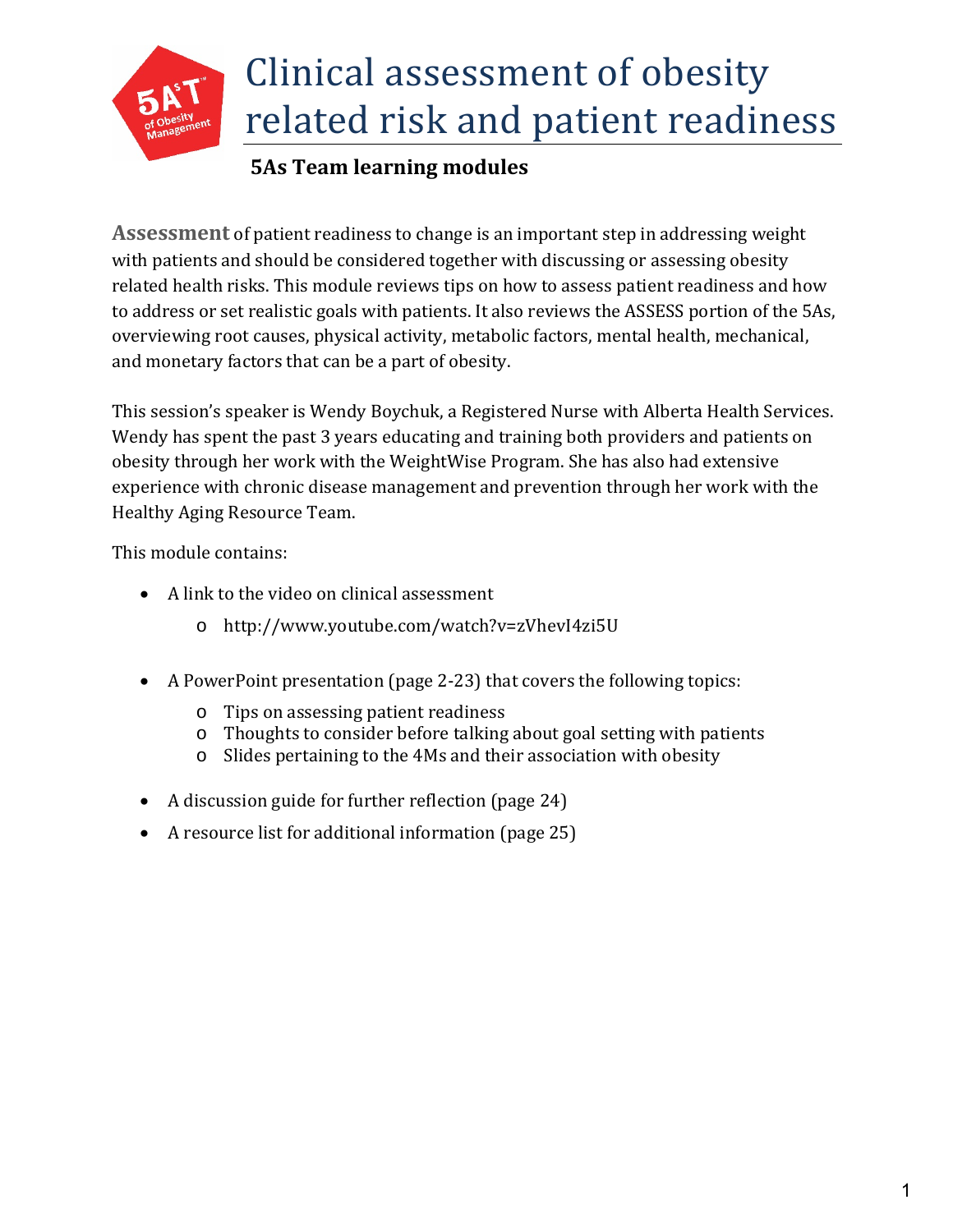





### **Assessment Tools**

Copyright © 2014 Alberta Health Services.

All rights reserved.

No part of this presentation or related materials (the "Resources") may be reproduced, modified or redistributed in any form without the prior written permission of Alberta Health Services.

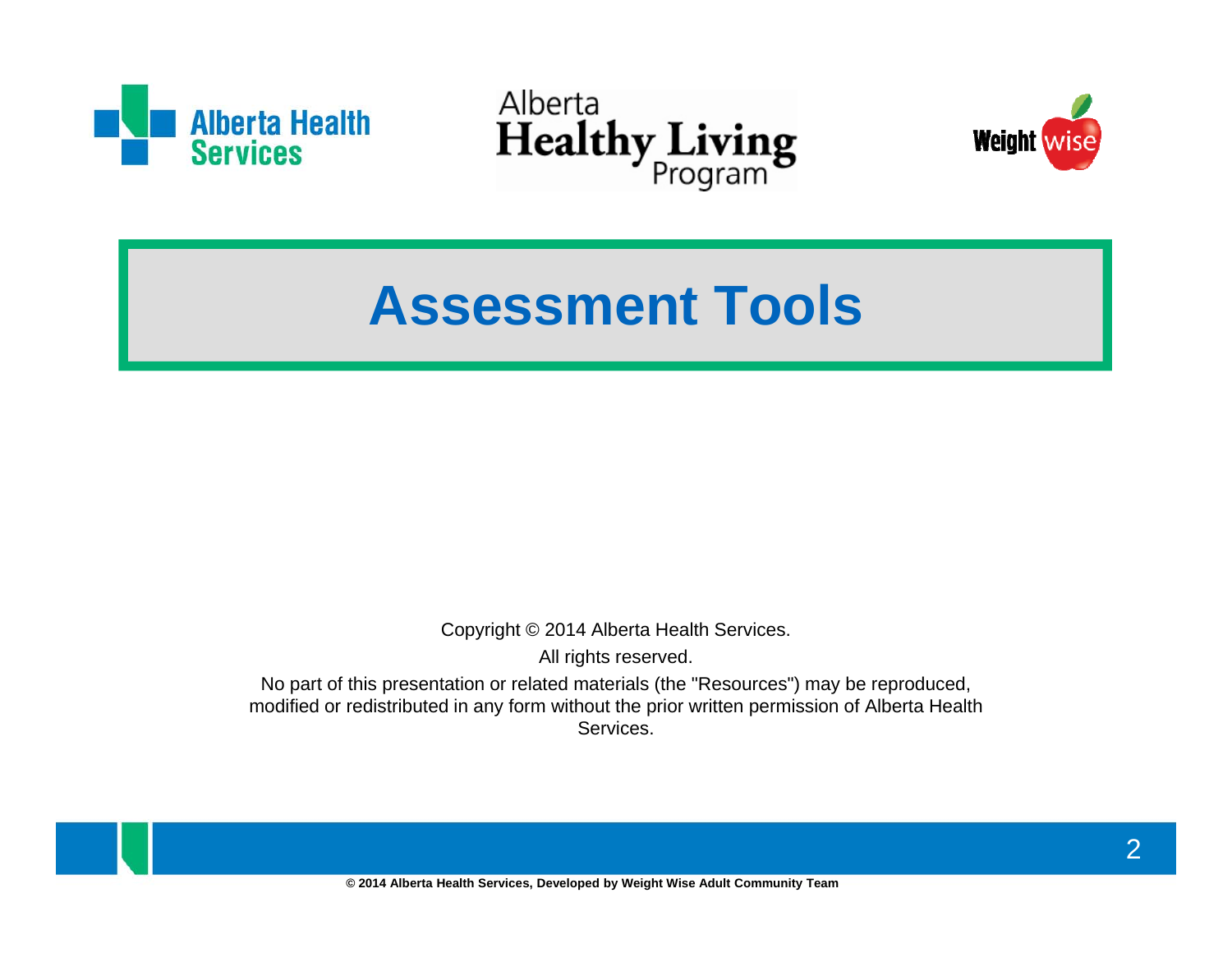



### **Assess Readiness**

**Stages of Change evaluation** 

- "How do you feel about your weight?"
- "What concerns do you have about health risks?"
- "Are you considering/planning any behavior changes for weight management now?"
- "Do the pros of changing exceed the cons?" "On a scale of 1-10 with 10 being 100% ready to take action, how ready are you make a change?" (Rudd Center)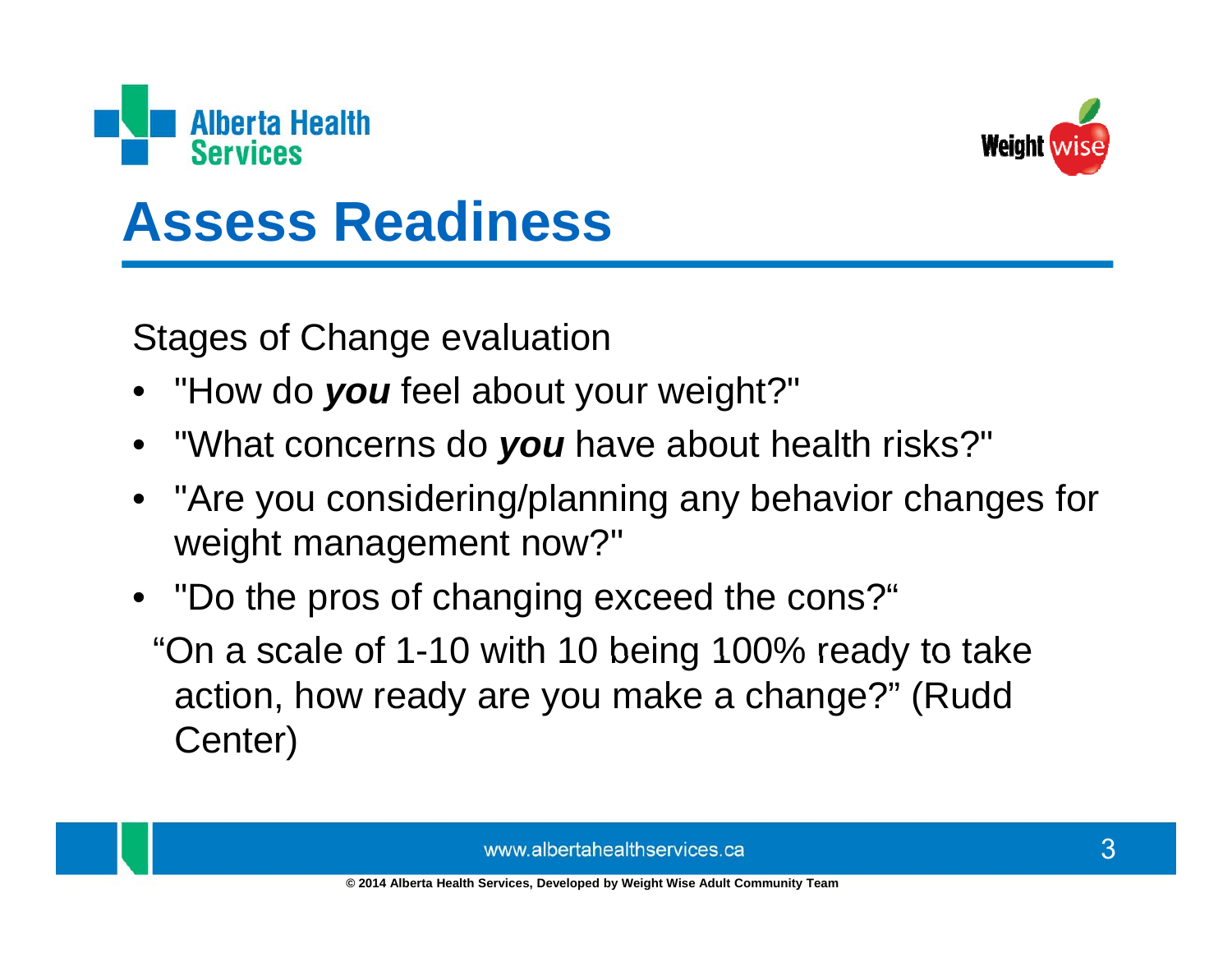



### **Realistic Expectations**

- Most patients want to lose at least 32% of their current weight
- Most patients use a height-weight table to set a weight loss goal
- Important to ask about expectations and help bridge the gap between expectations and outcomes.

Foster et al. J Consult Clin Psychol (1997)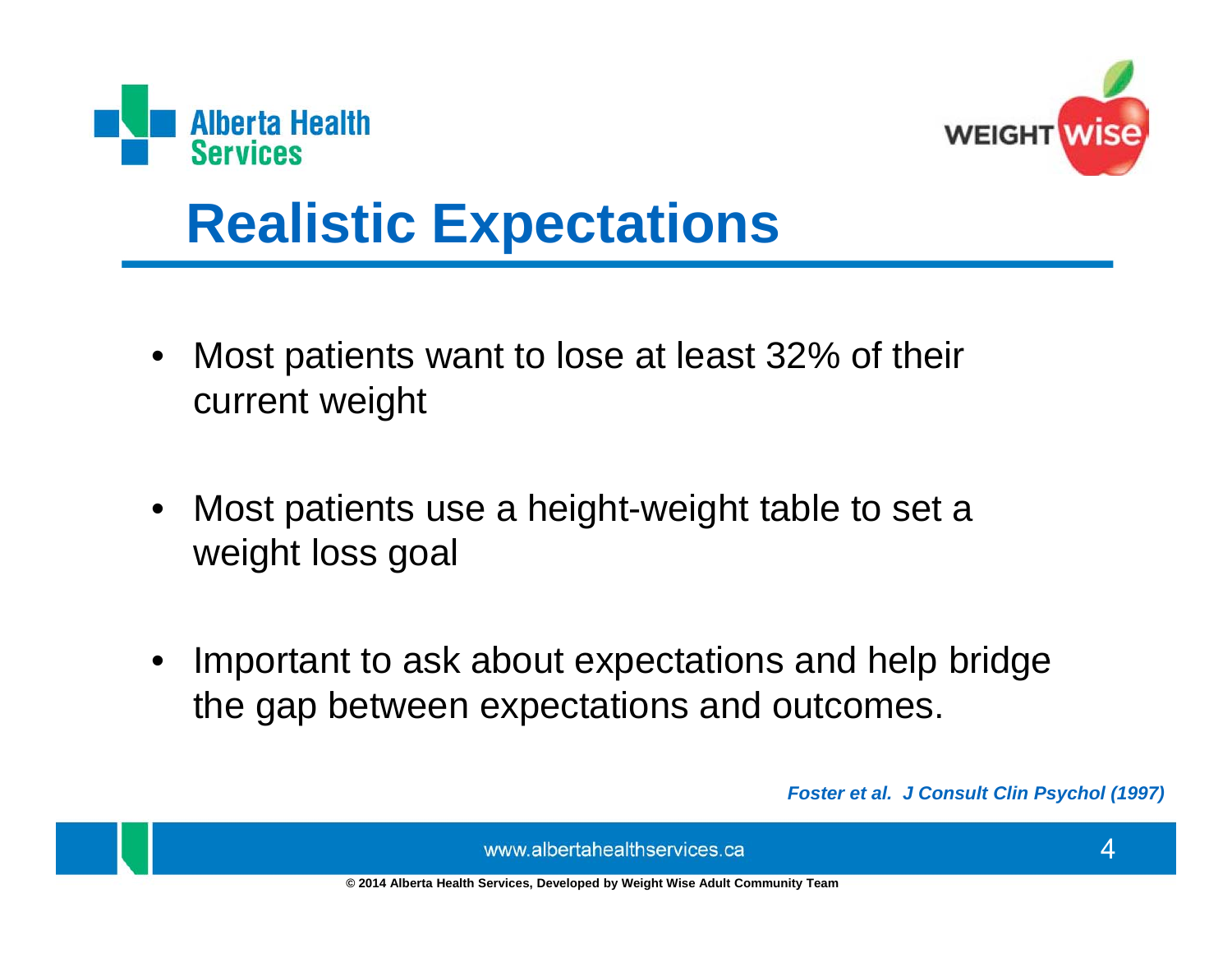



### **ASSESS Root Causes of Weight Gain**

Is weight gain due to increased food intake?

Is weight gain due to slow metabolism?

Is weight gain due to reduced activity?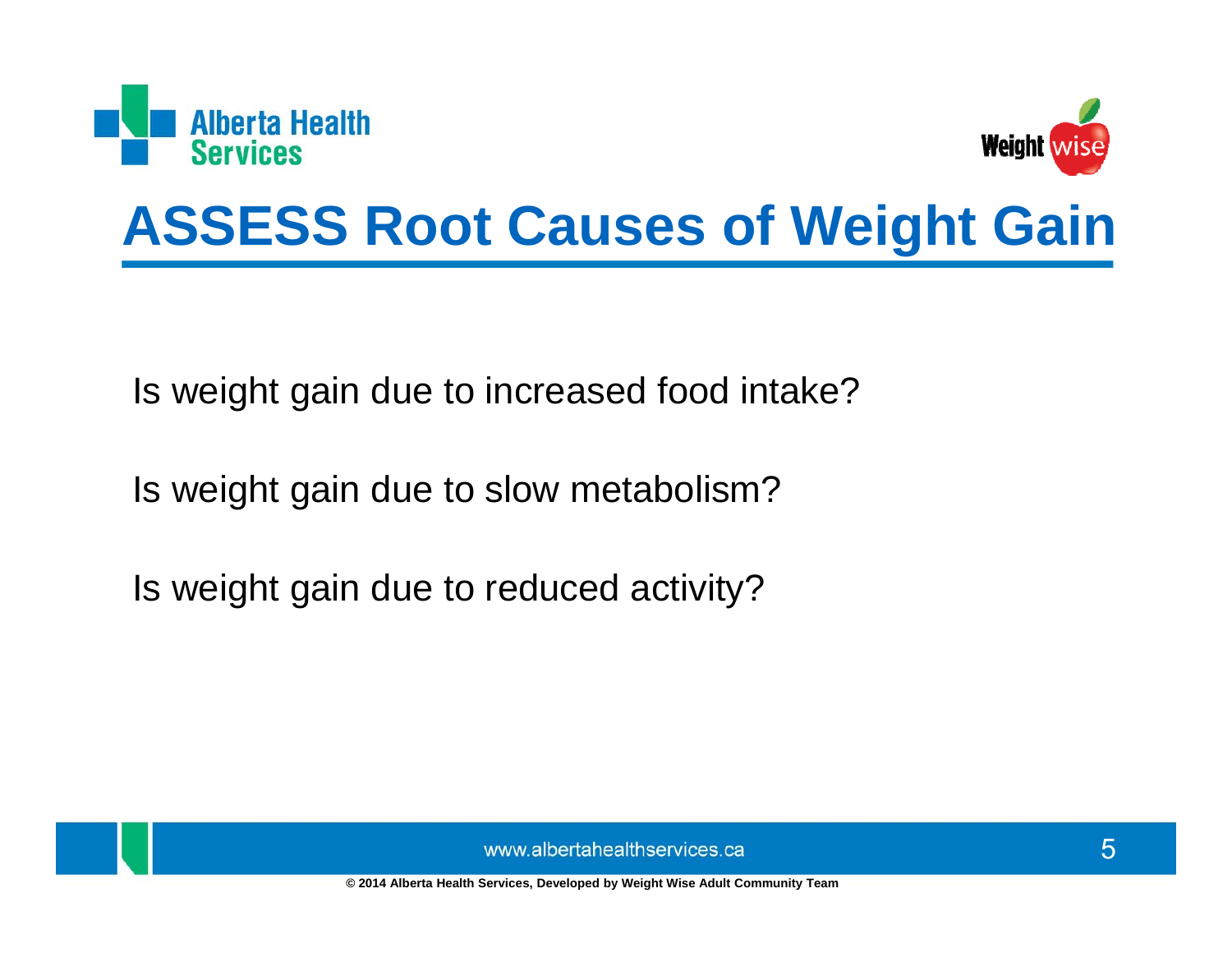



# **Lifestyle Interventions: Healthy Eating**

Checklist to Assess Your Food Intake handout helps patients:

- Understand how choices affect weight and health  $\bullet$
- Learn what they are doing well and what they can change
- Set goals for healthy eating

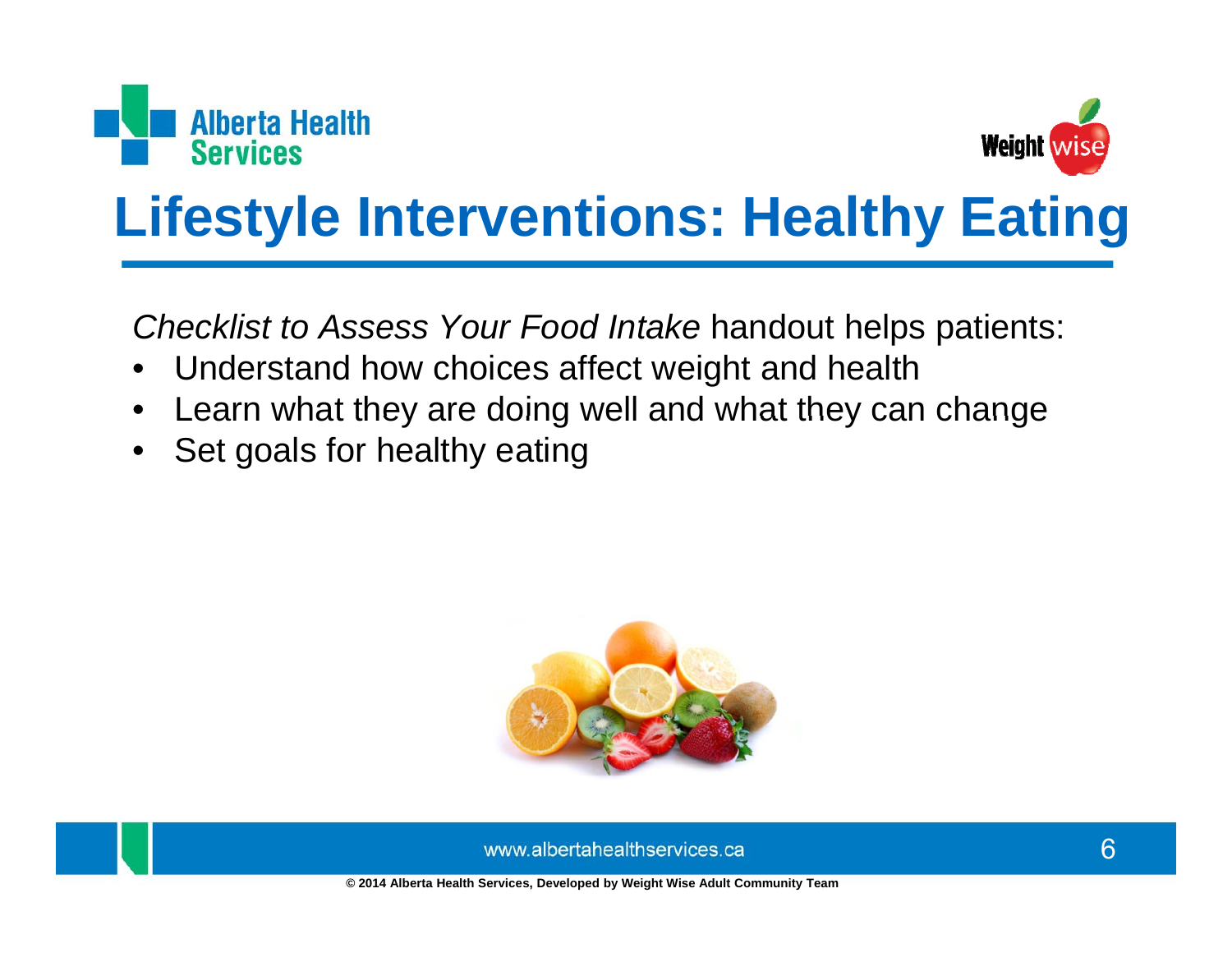



### **ASSESS Physical Activity**

How would you assess physical activity?

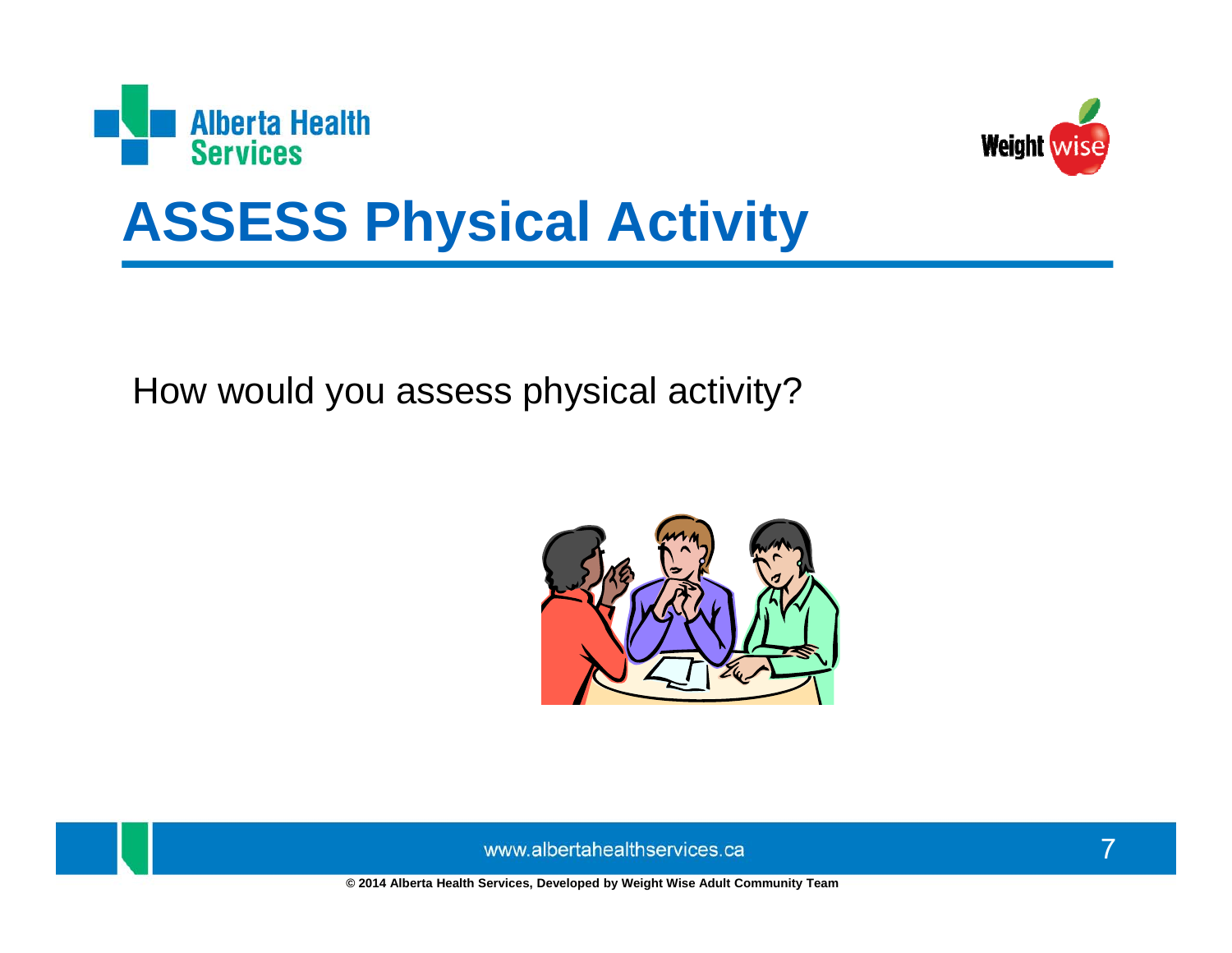



## **Physical Activity Targets**

Helping patient's find balance.

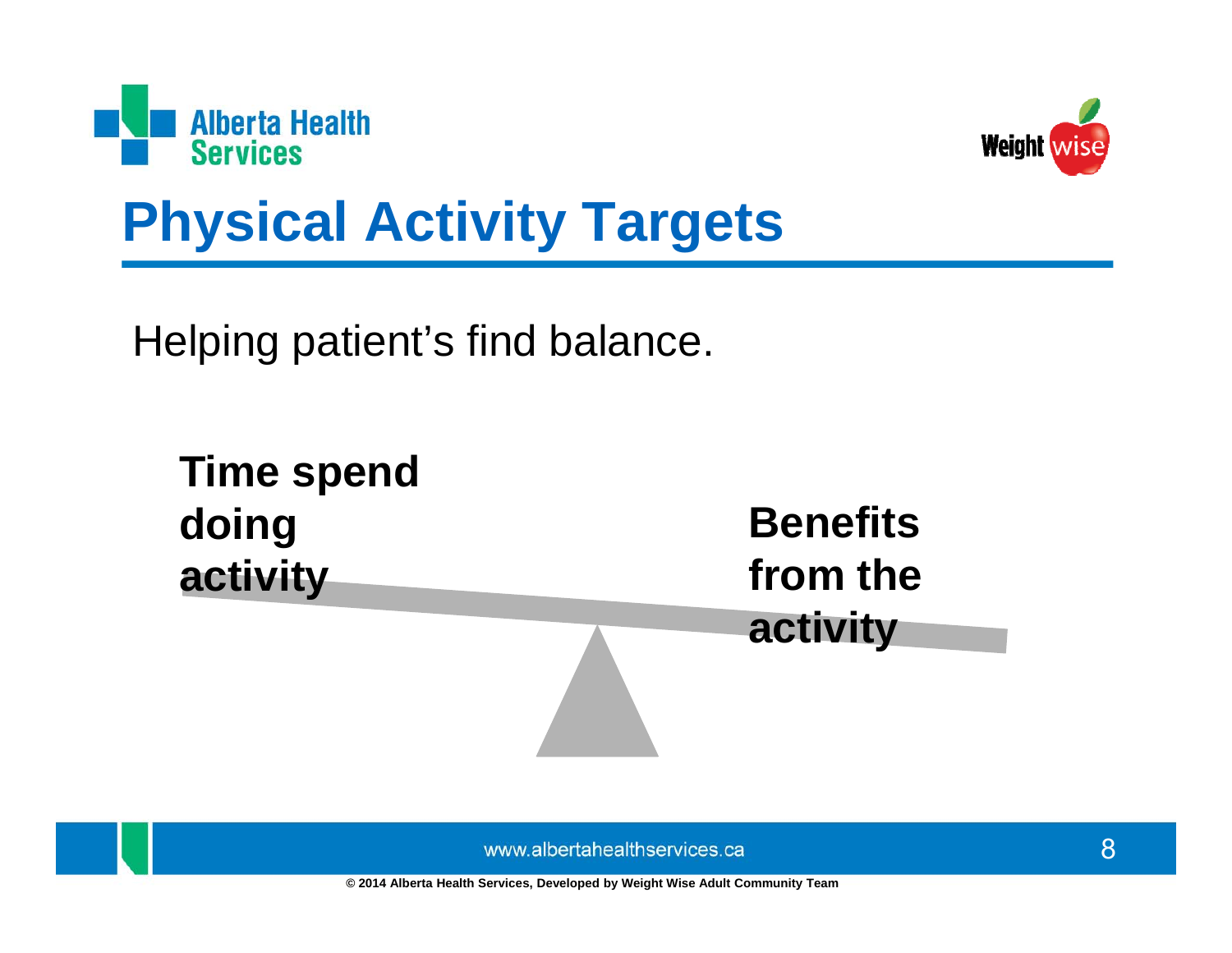



#### **Assess- Metabolic Factors**

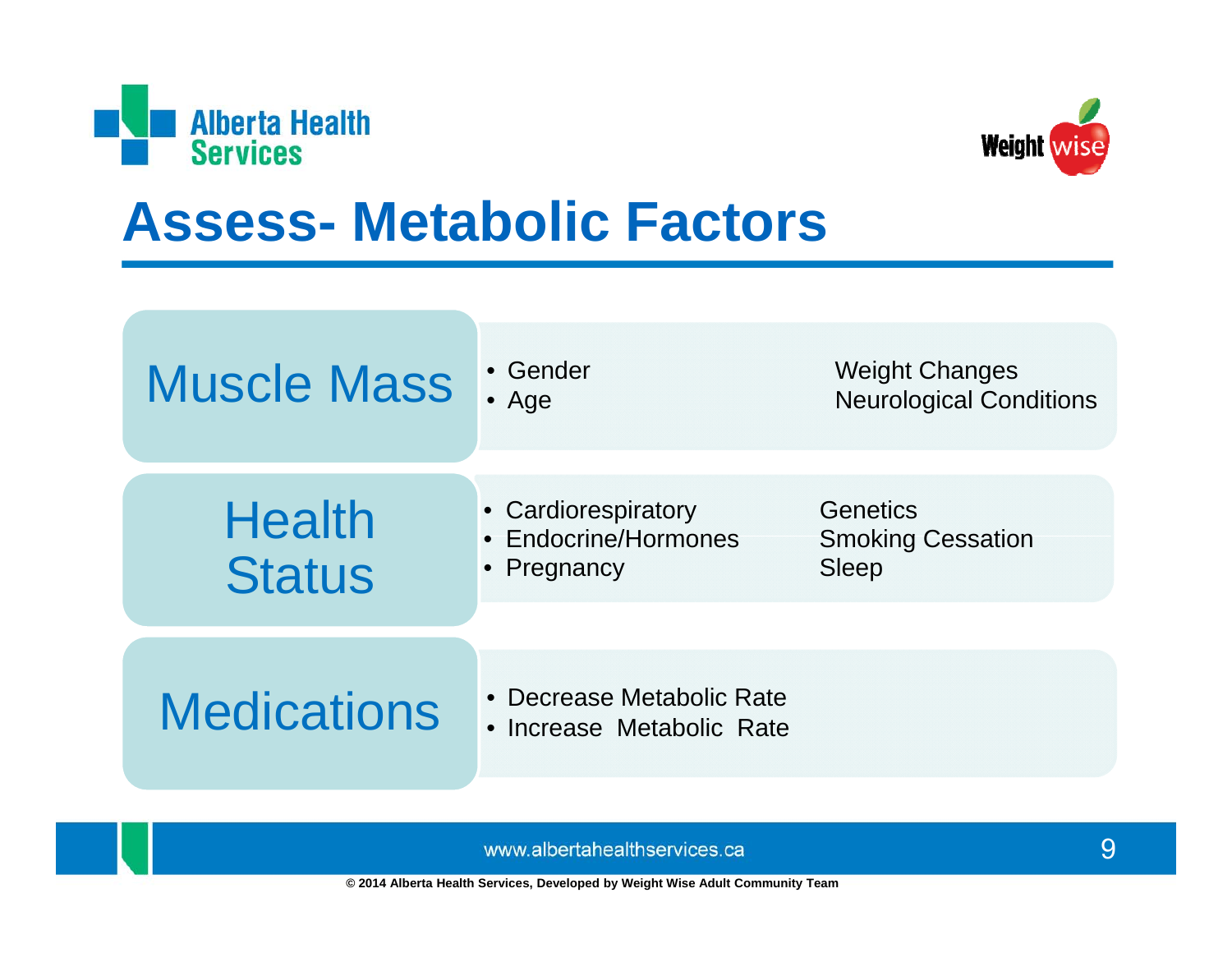



#### **ASSESS the 4 M's**

Use the 4 M's framework to assess Mental, Mechanical, Metabolic, and Monetary drivers, complications and barriers to weight management.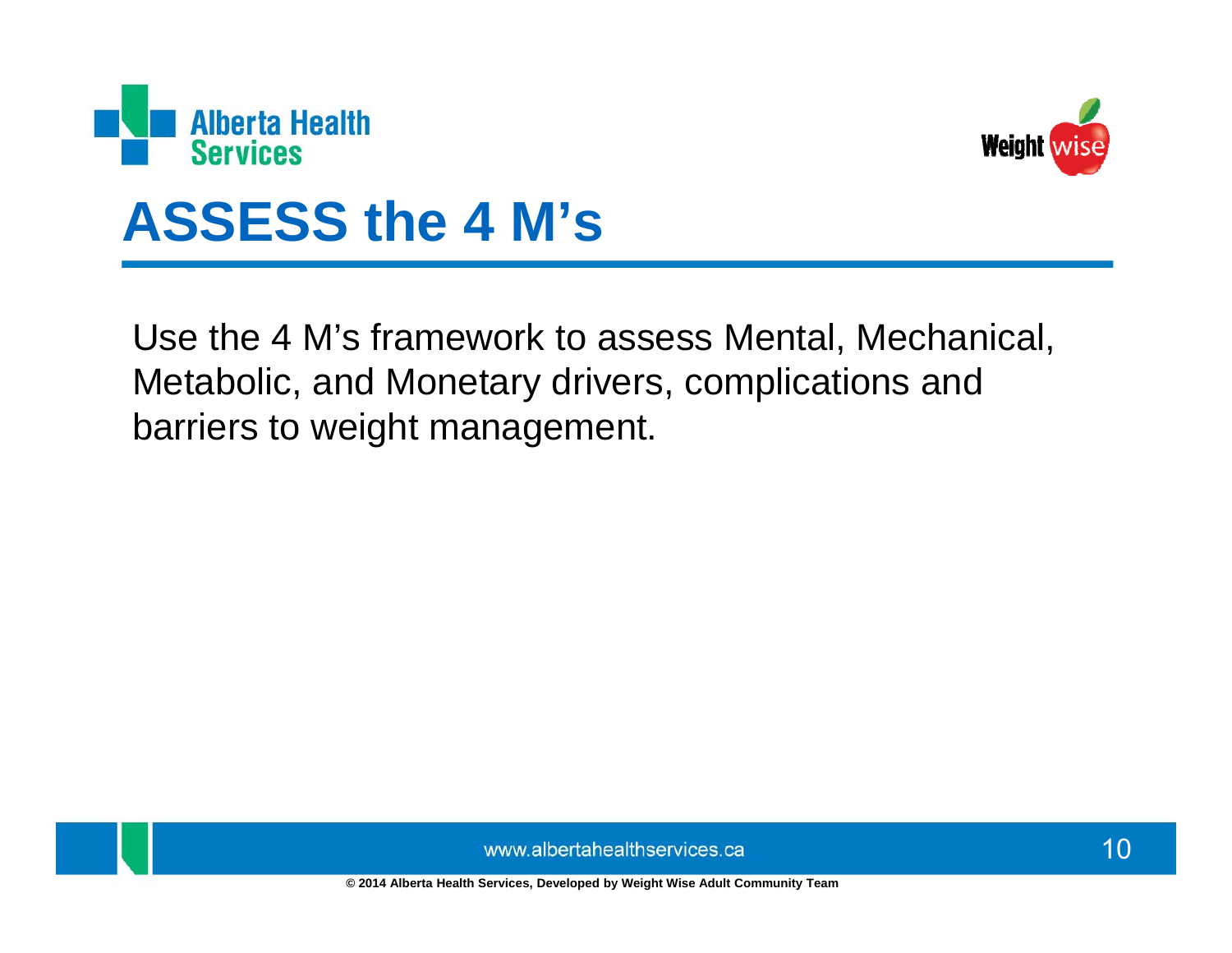



## **Obesity and Mental Health**

Mental health concerns, if left unaddressed, will impair effective treatment of obesity

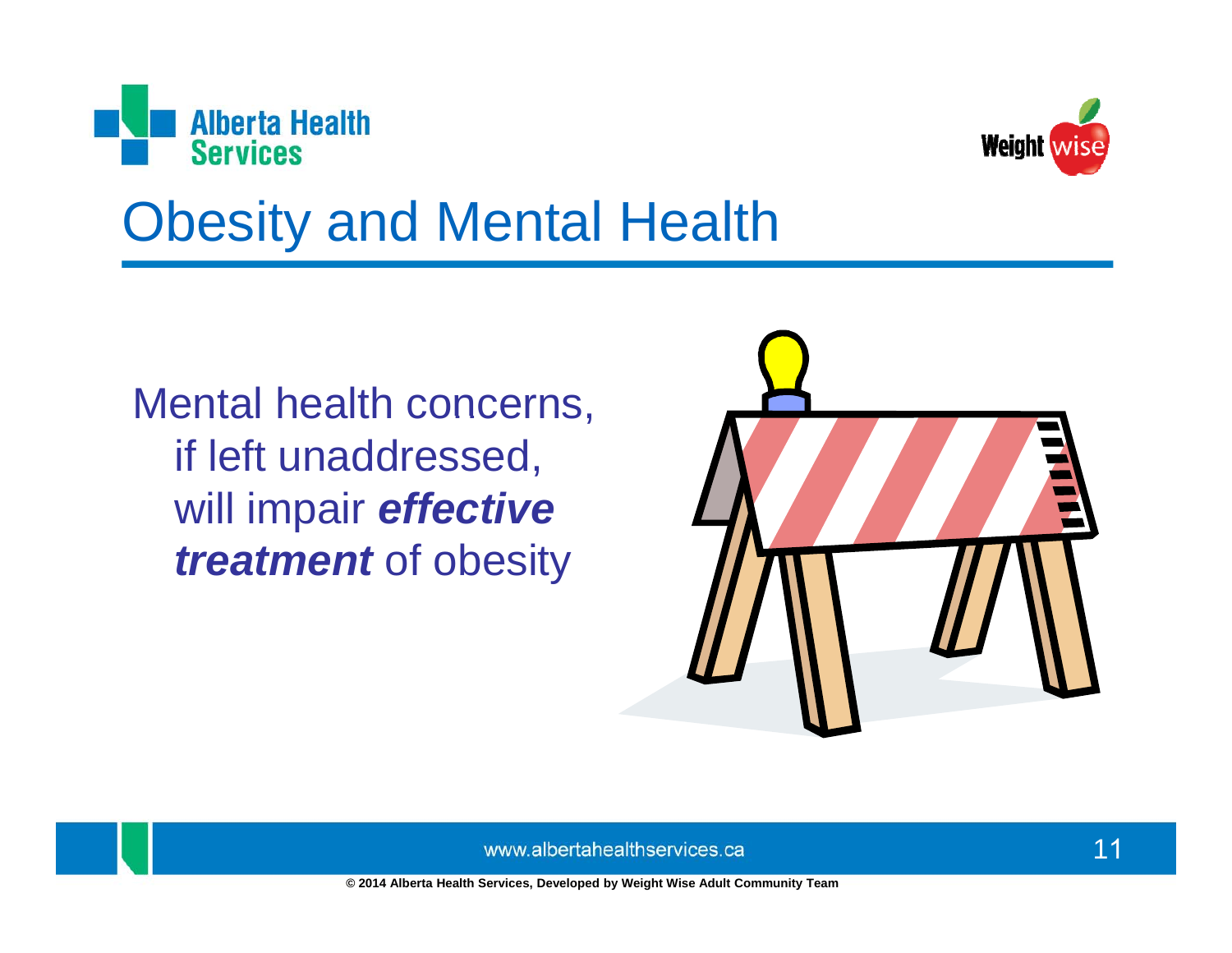



## **ASSESS: Psychological or Behavioral**

What are the tools you are currently using to assess

- cognitive or skill based
- psychological or emotional
- behavioral

challenges or impediments to weight management?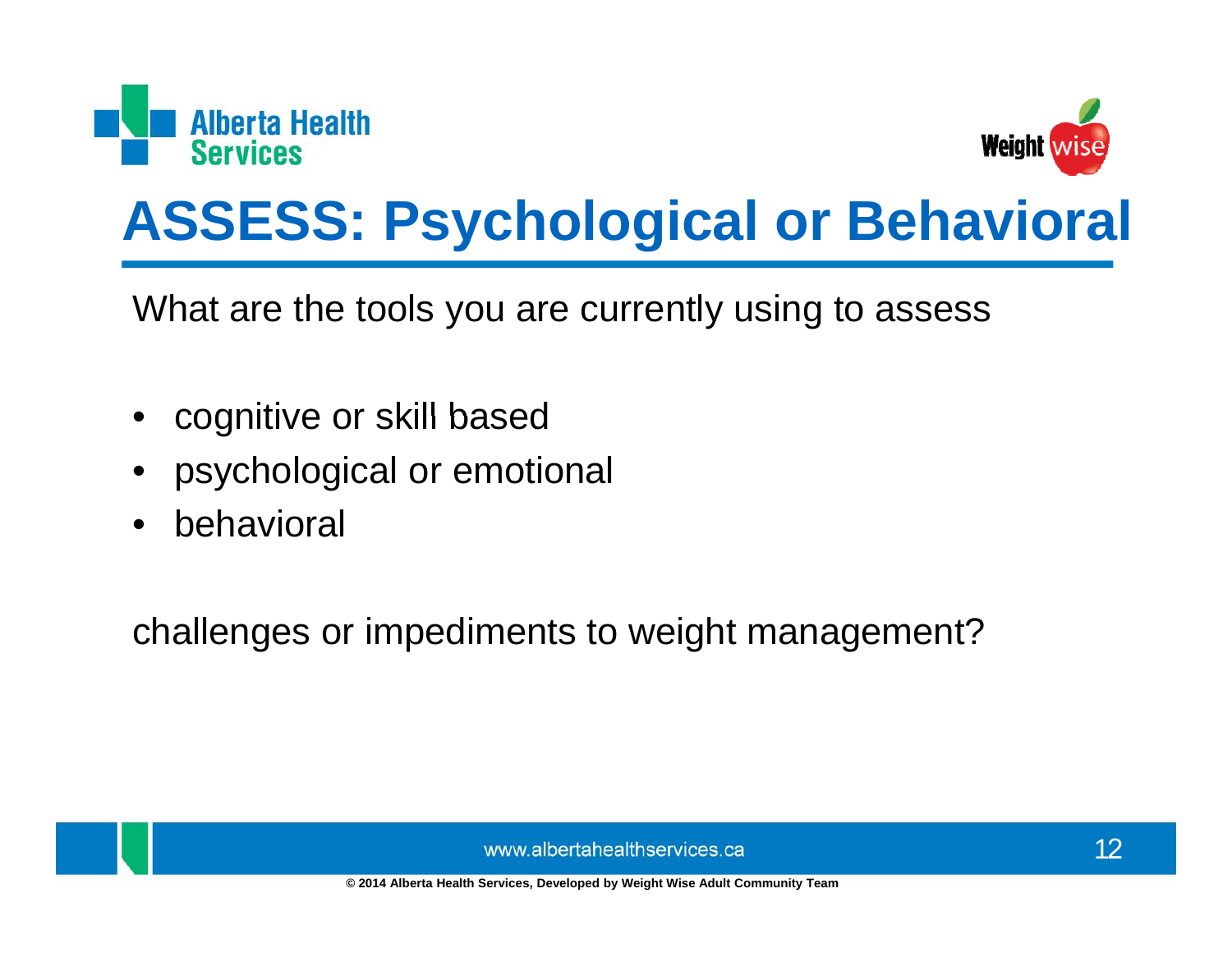



#### **Mental Health challenges**

#### **Reduced capacity to manage:**

- **Mood**  $\bullet$
- **Emotions**
- **Thoughts**  $\bullet$
- **Behavior**  $\bullet$
- **Stress**
- Change  $\bullet$

#### And / or impairments in:

- **Organizational skills**  $\bullet$
- **Energy**  $\bullet$
- **Motivation**  $\bullet$

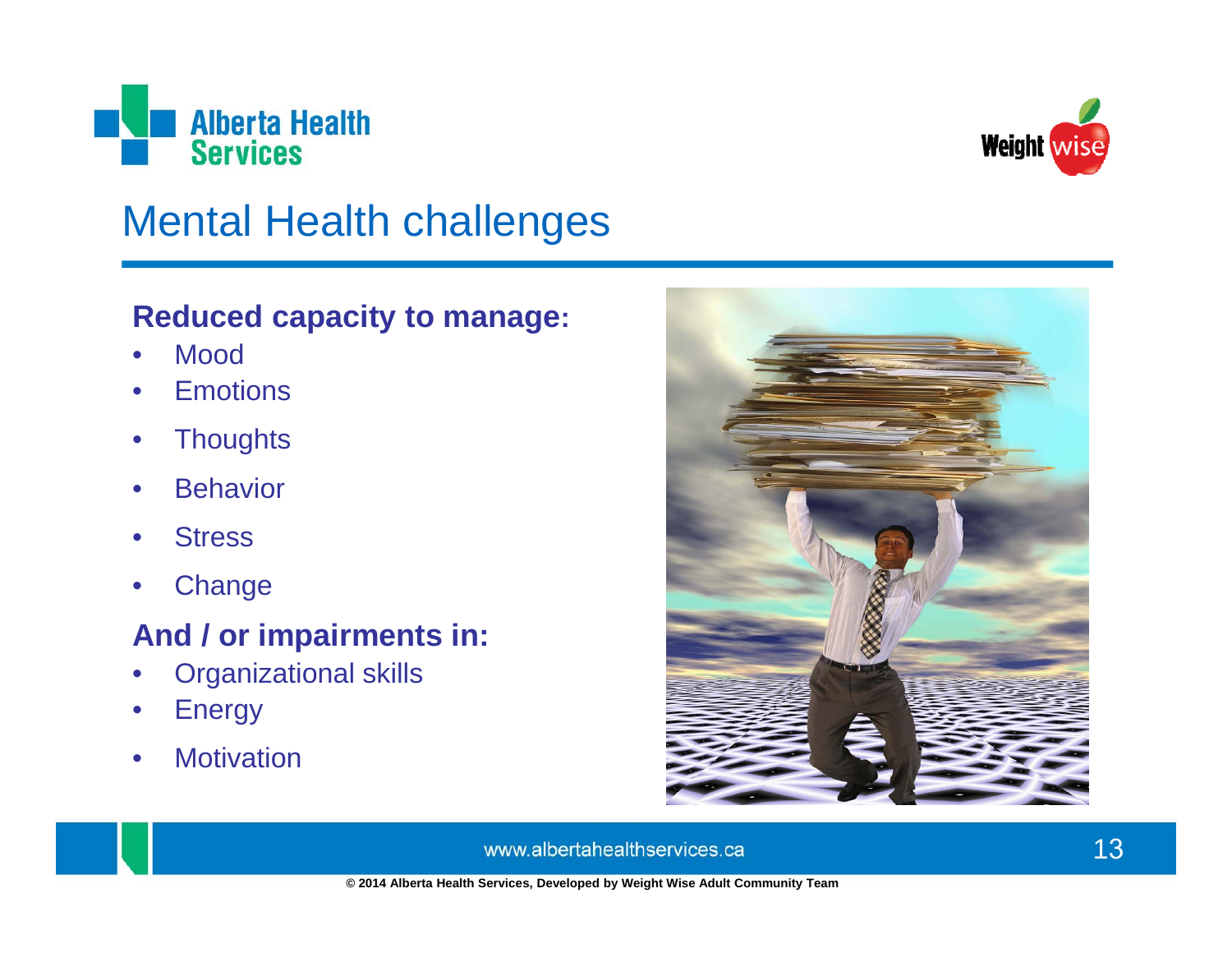



#### **Obesity: Common mental health concerns**

**Depression Anxiety ADHD Binge Eating Disorder Stress** 

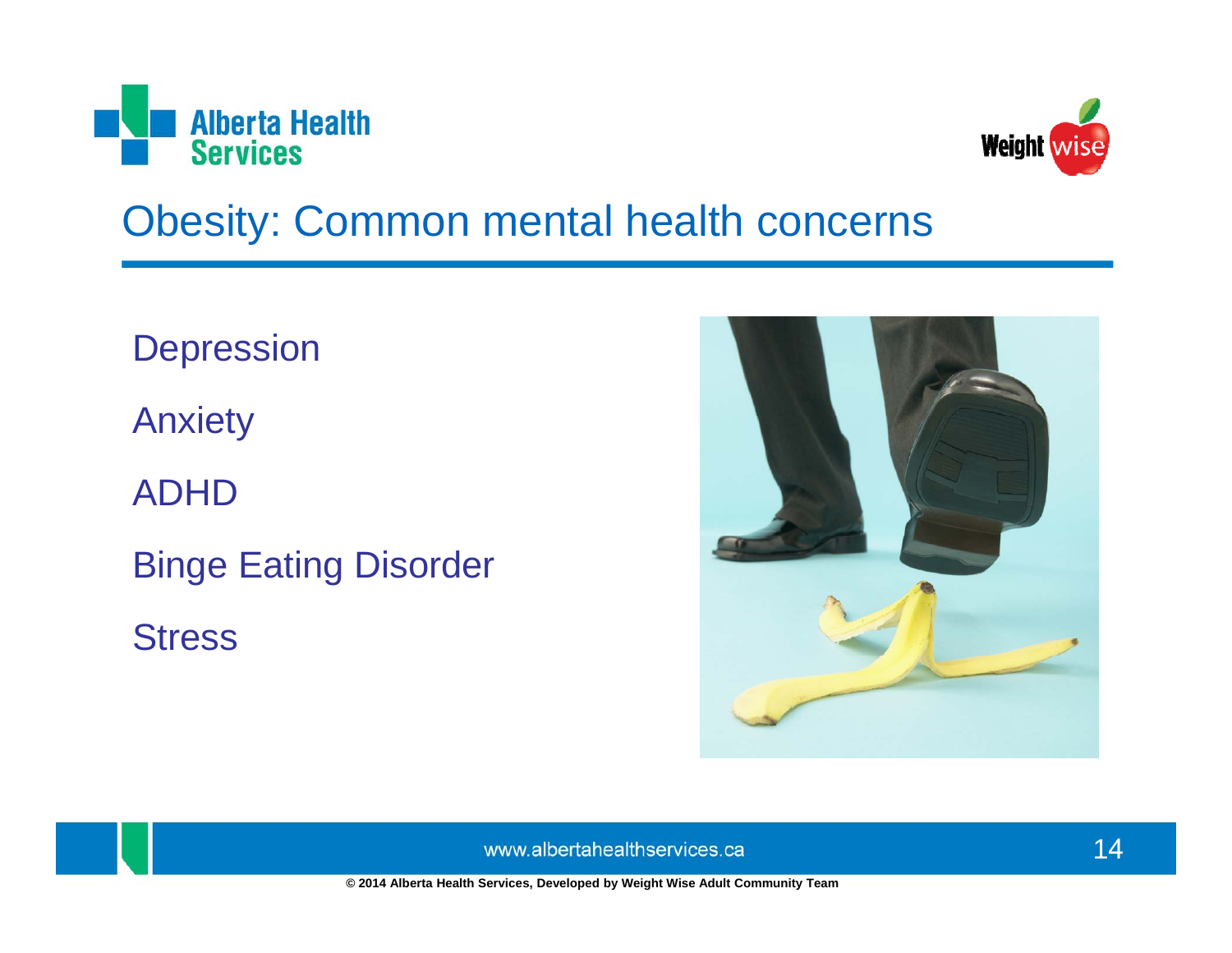



### When do I need to refer?

- Patient's distress is out of proportion to the situation,
- Symptoms are prolonged and on-going
- Severe impairment (personal, family, social, work)
	- Symptoms are interfering with the patient's ability to function including completion of routine tasks
- You suspect there are significant mental health barriers
- Suicidal ideation or risk taking behaviours present  $\bullet$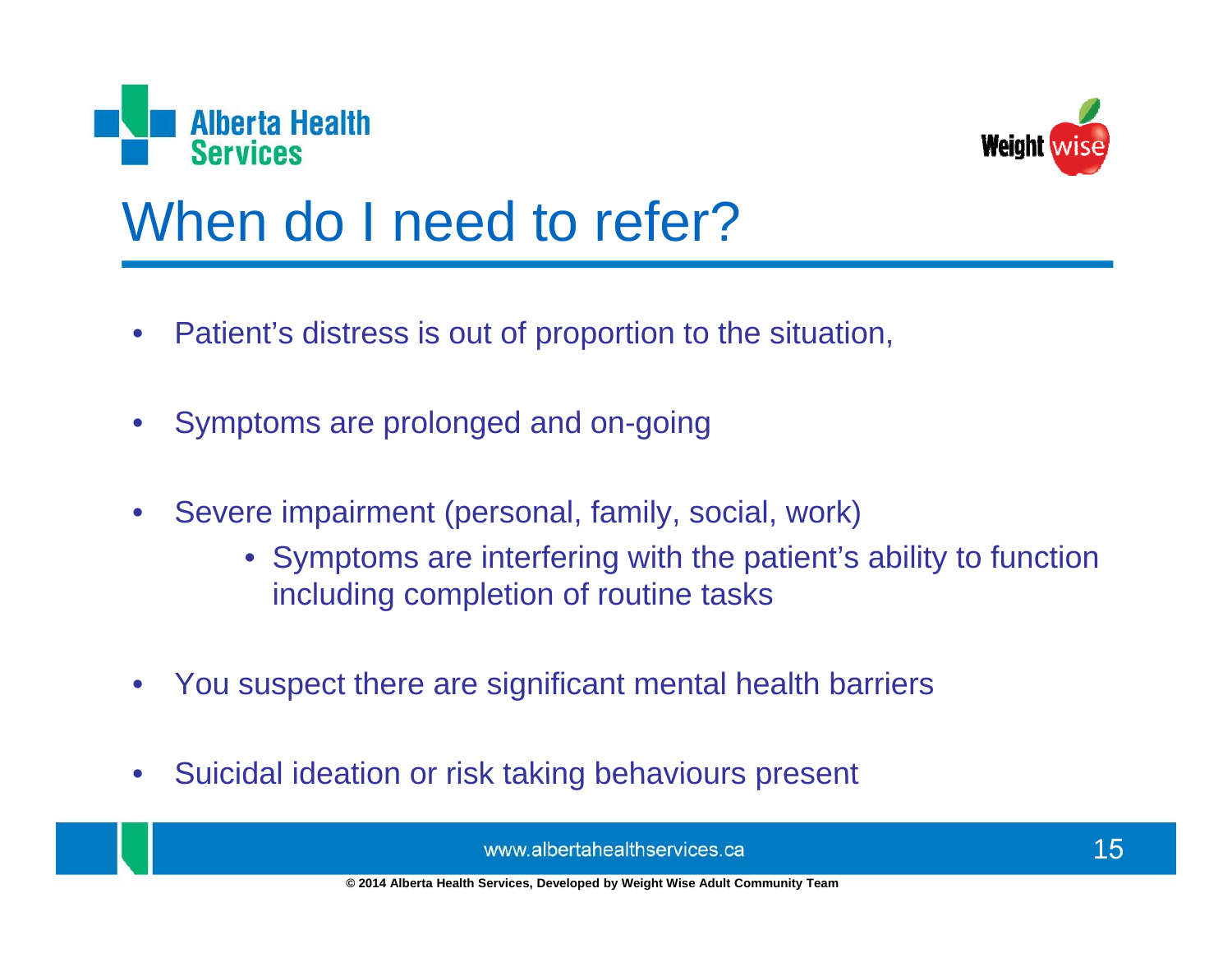



## **Complications of Obesity**

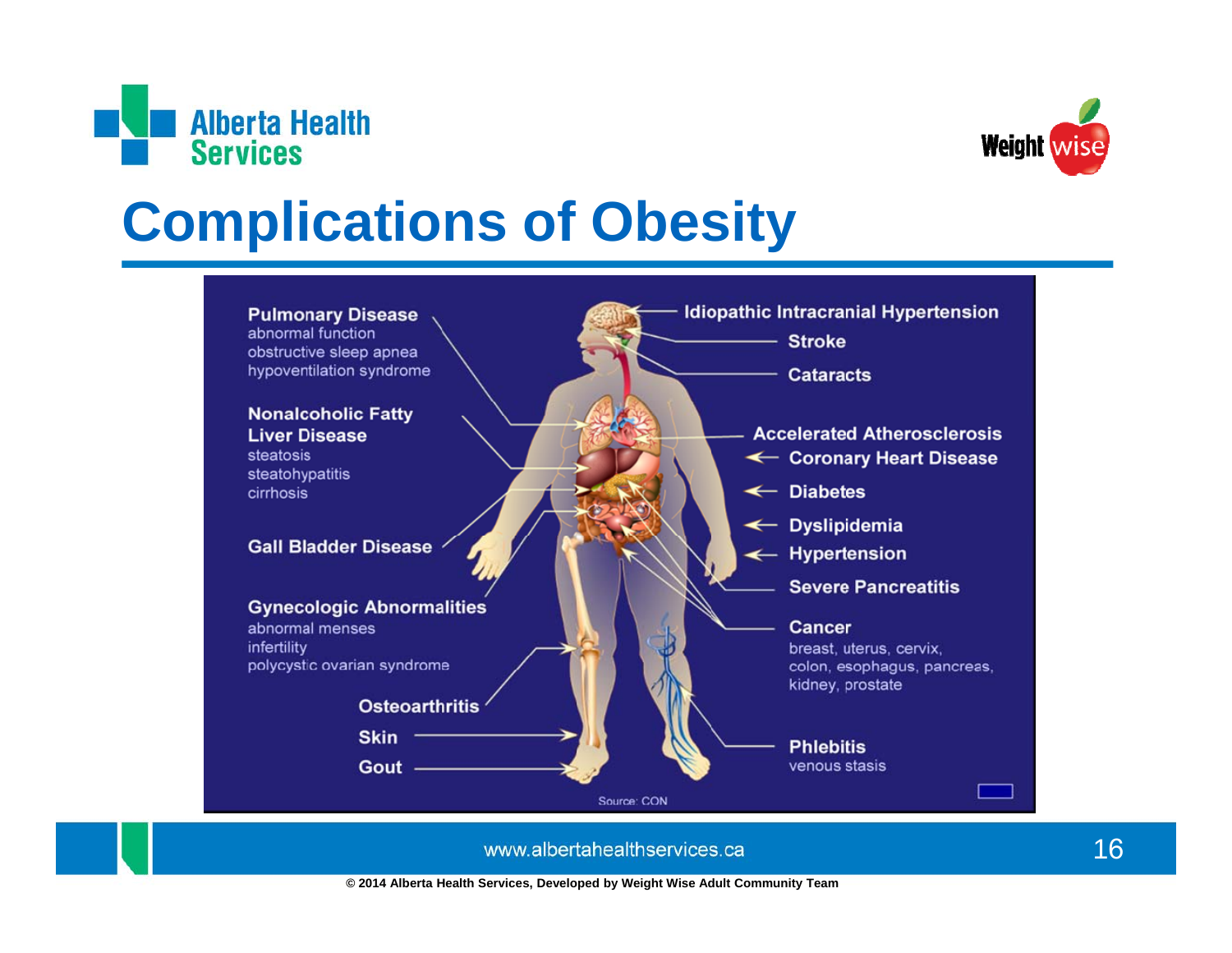

## **Mechanical**

- **Sleep Apnea**
- **Osteoarthritis**  $\bullet$
- **Chronic Pain**  $\bullet$
- **Reflux Disease**  $\bullet$
- Incontinence  $\bullet$
- Thrombosis
- Intertrigo  $\bullet$
- **Plantar Fasciitis**  $\bullet$

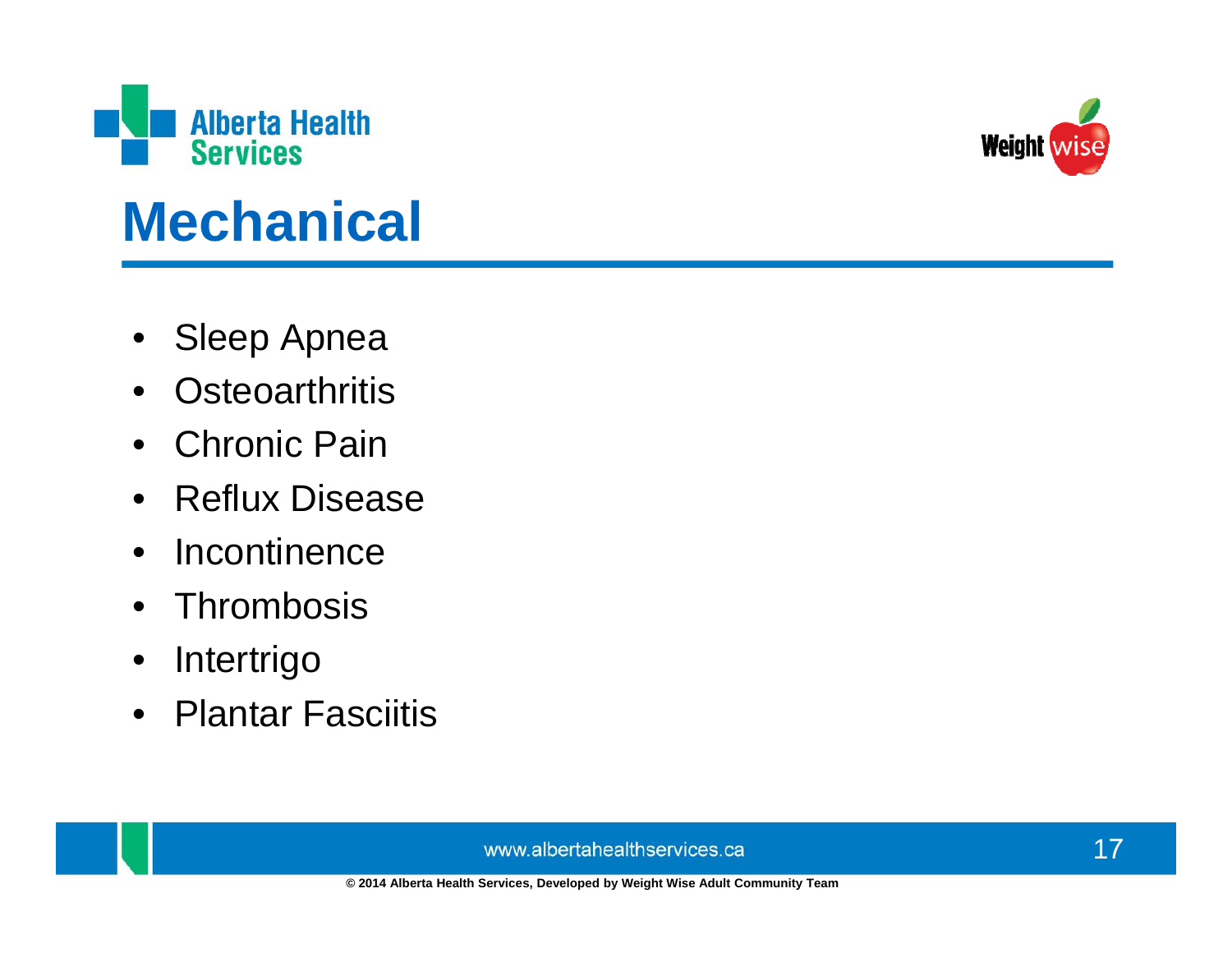



#### **Functional Concerns: What to assess for**

- Personal hygiene (toilet, bathing, skin care, dressing)  $\bullet$
- Household responsibilities (home, yard, child care)  $\bullet$
- Time needed for daily activities & lifestyle changes (diet,  $\bullet$ exercise/activity)

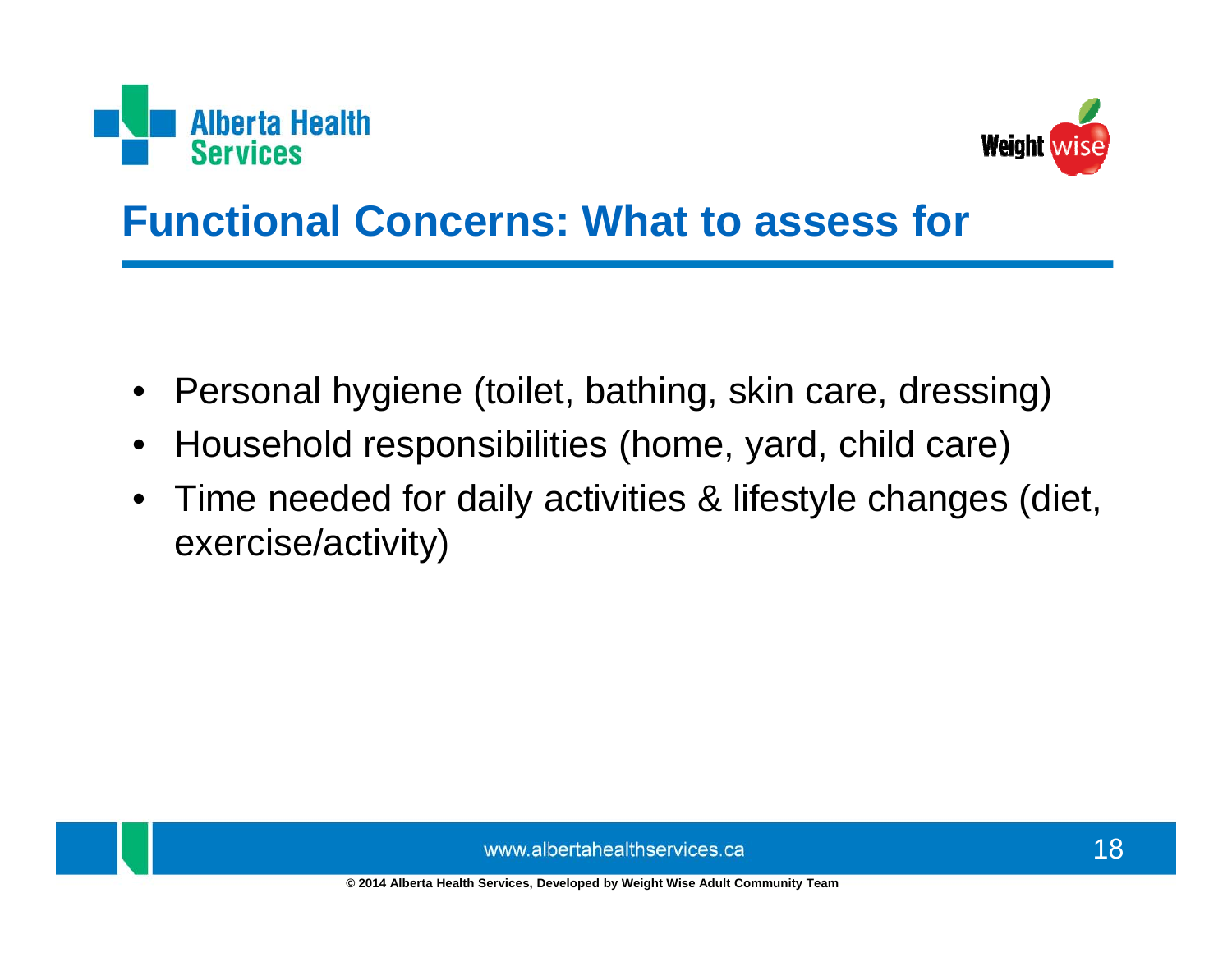



#### **Physical Activity Specialists in Obesity:**



www.albertahealthservices.ca

© 2014 Alberta Health Services, Developed by Weight Wise Adult Community Team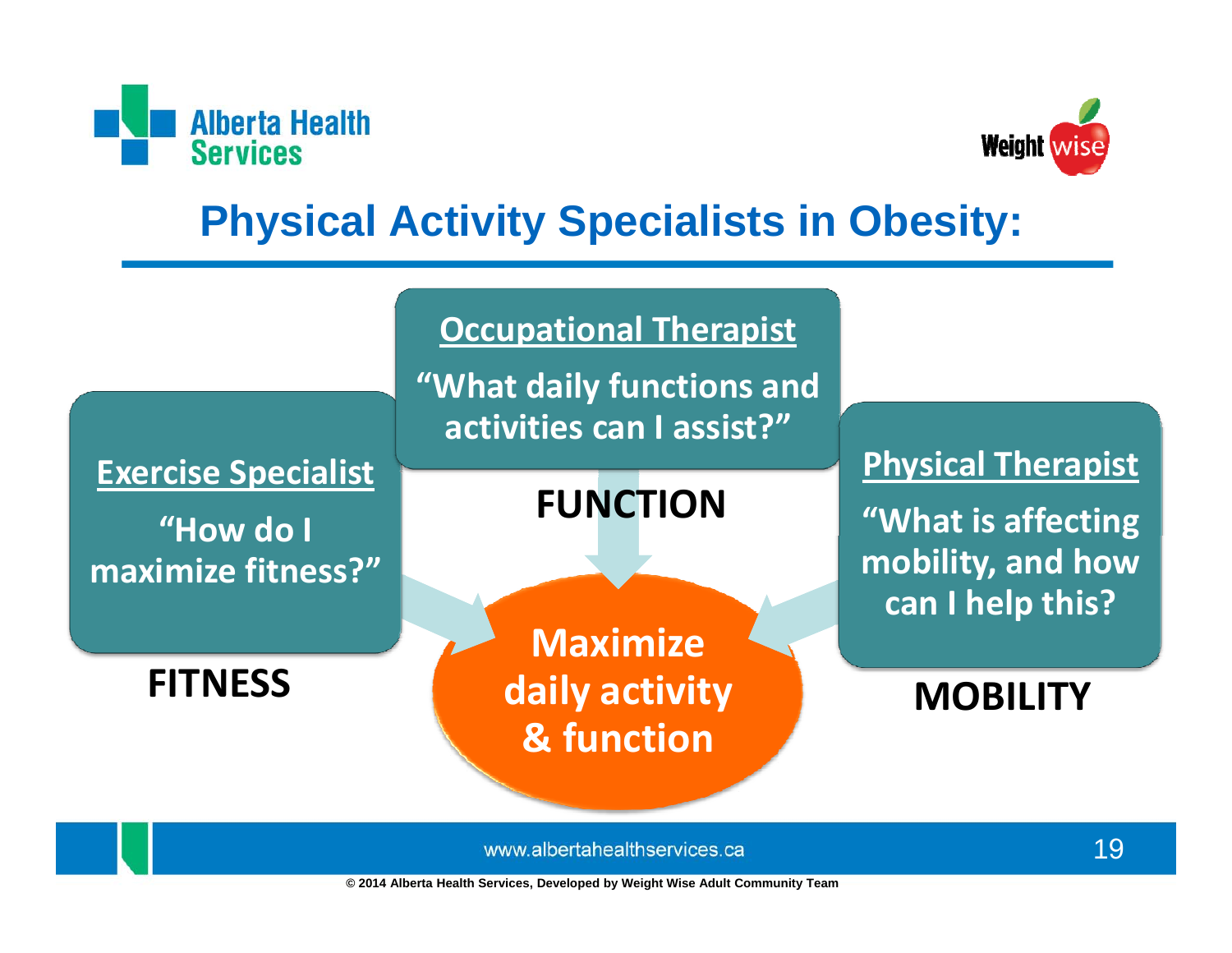

### **Metabolic**

- Type 2 Diabetes
- Dyslipidemia  $\bullet$
- Hypertension  $\bullet$
- Gout  $\bullet$
- Fatty Liver
- **Gallstones**  $\bullet$
- PCOS  $\bullet$
- Cancer  $\bullet$

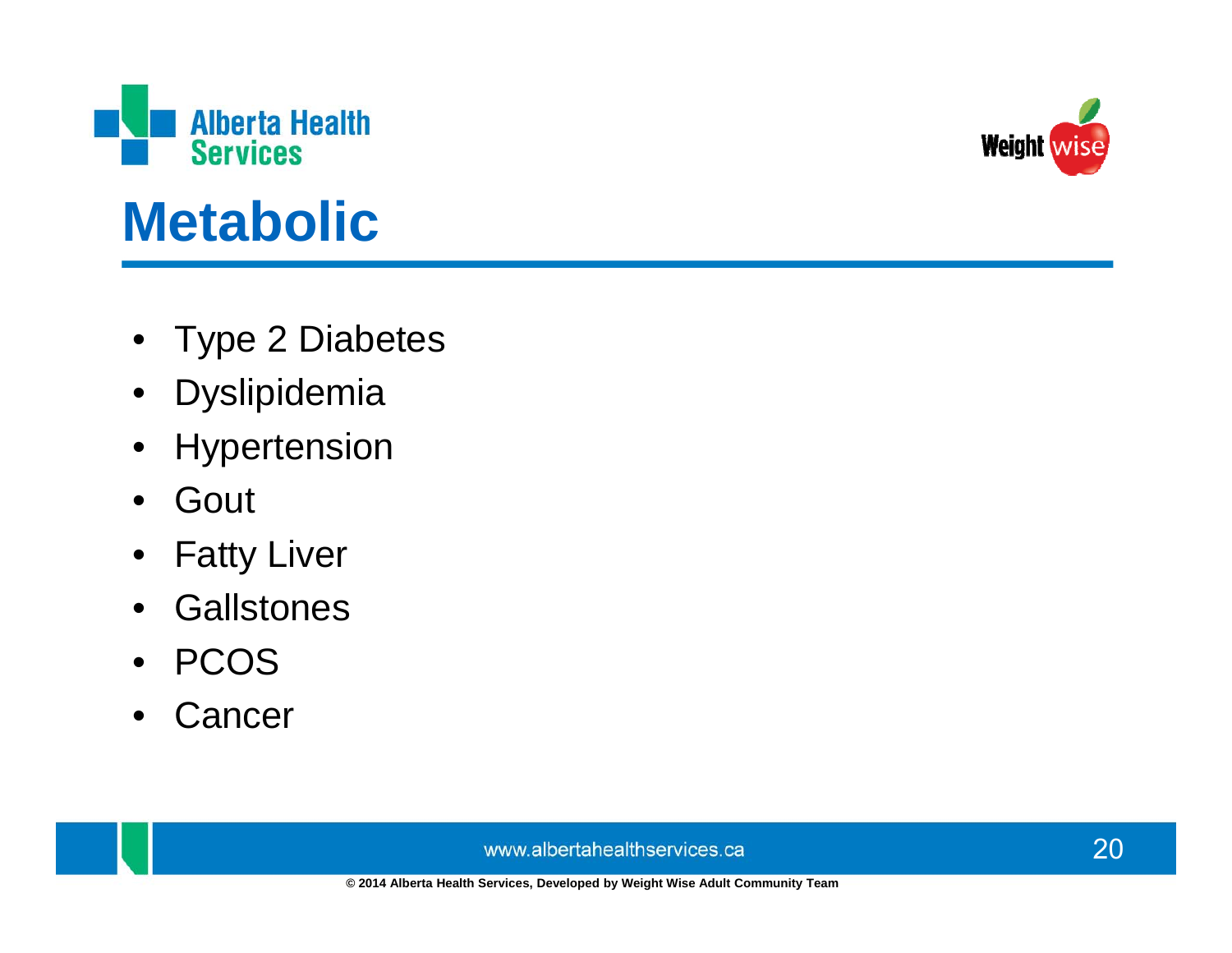

# **Monetary**

- Education
- Employment  $\bullet$
- Income  $\bullet$
- **Disability**  $\bullet$
- **Insurance**  $\bullet$
- **Benefits**  $\bullet$
- **Bariatric Supplies**  $\bullet$
- **Weight-Loss Programs**  $\bullet$

www.albertahealthservices.ca



© 2014 Alberta Health Services, Developed by Weight Wise Adult Community Team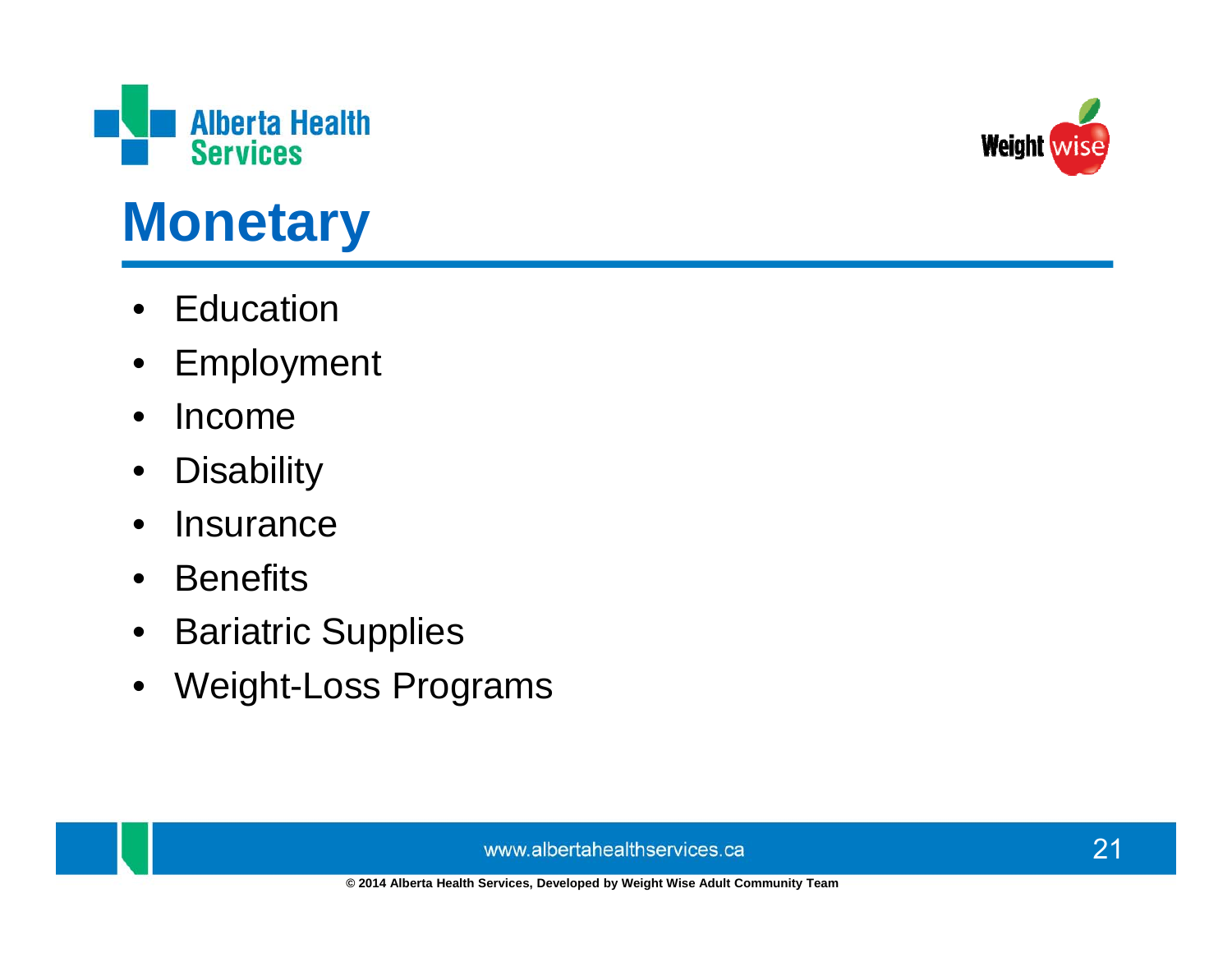



#### **Case Scenarios**

www.albertahealthservices.ca

© 2014 Alberta Health Services, Developed by Weight Wise Adult Community Team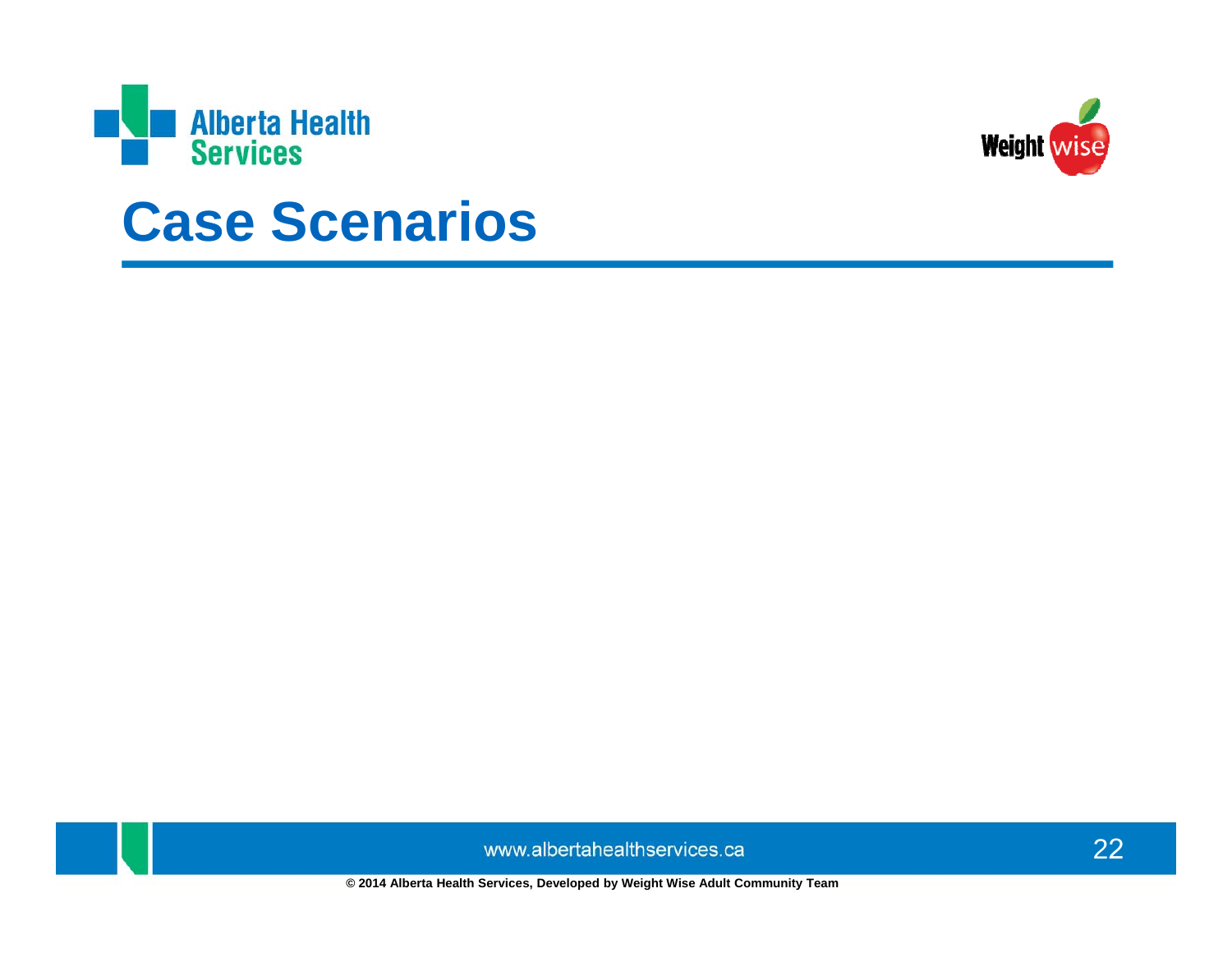

#### **Questions**



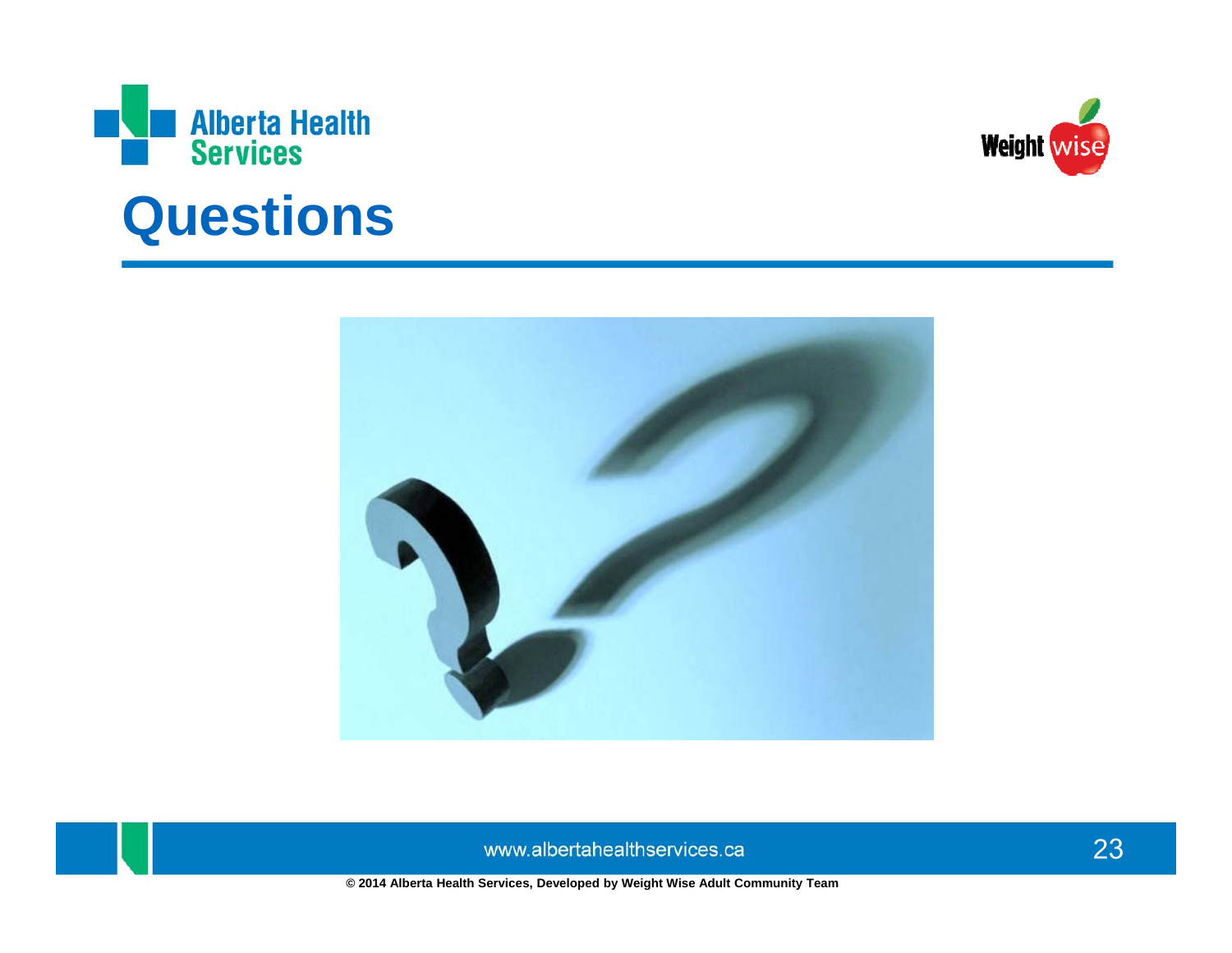#### **Discussion guide**

This is a guide for questions and topics to consider after viewing Wendy Boychuk's video and slide show on the topic of Clinical Assessment of Obesity Related Risk. These questions can be discussed in a group or on your own.

- 1. **Please take a moment on your own and consider what are the key messages you took from the speaker today** (tips, messages, tools)?
	- o Of those tools and tips how do you see yourself applying this in your practice?
	- o Do you currently assess patient readiness to change when discussing obesity related risks? What methods have you used? Were they effective?
	- o Do you currently work with your patients to help them set realistic goals? Have you encountered any barriers or facilitators with this?
	- o Do you know of any resources (written, websites, community programs) on this topic that would be helpful to other providers?
	- o Is there anything you would like to learn more about on this topic?

#### **2. Goal Setting**

- o Take a few moments of quiet time to come up with your own goal concerning a change you feel you can implement in your practice regarding clinical assessment.
- o Can you anticipate difficulties with achieving this goal?
- o Are you confident you can reach your goals?